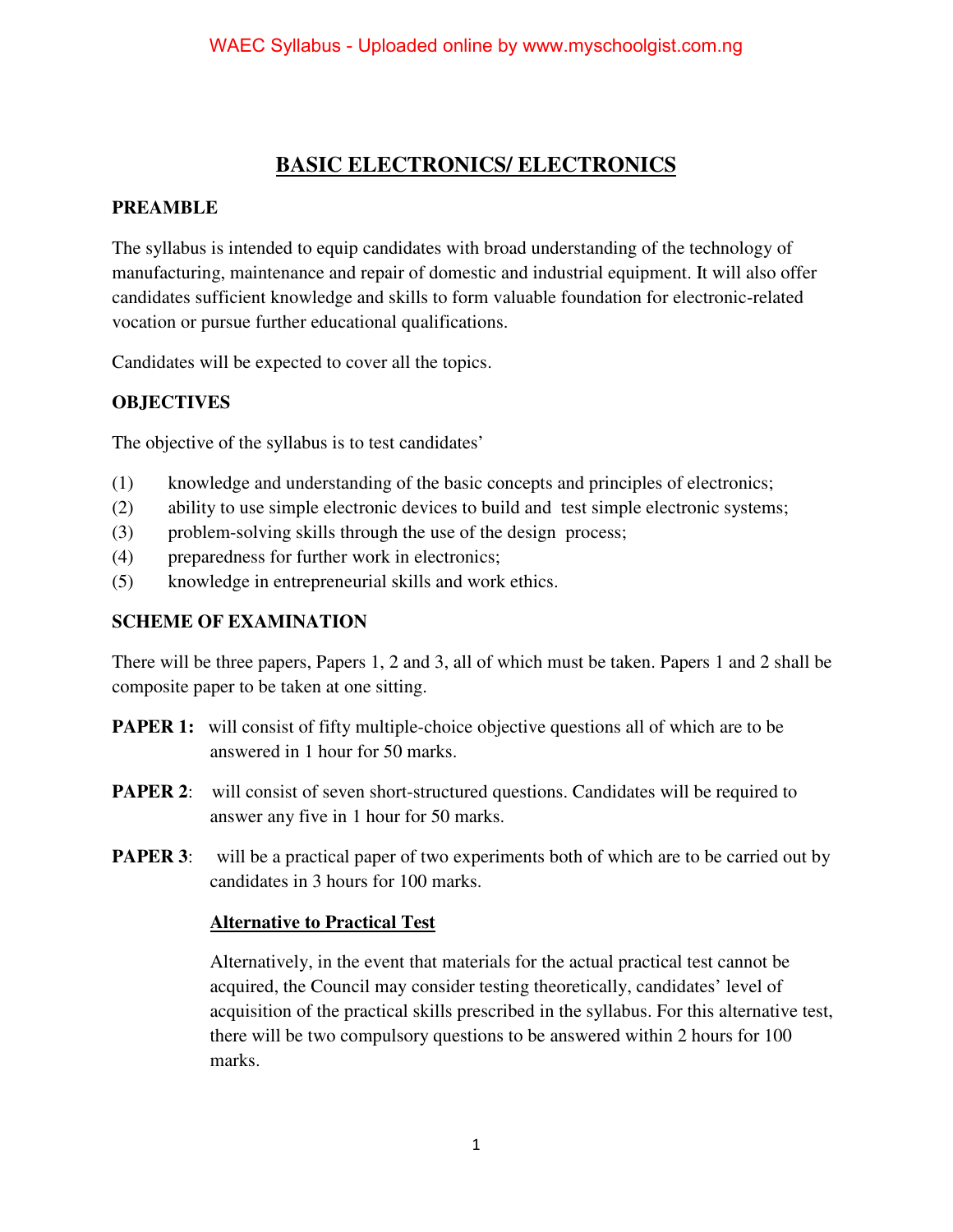## **DETAILED SYLLABUS**

| <b>CONTENTS</b>                                                                                                                                                                | <b>NOTES</b>                                                                                                                                                                                                                                                                 |
|--------------------------------------------------------------------------------------------------------------------------------------------------------------------------------|------------------------------------------------------------------------------------------------------------------------------------------------------------------------------------------------------------------------------------------------------------------------------|
| 1. ELECTRON EMISSION<br>Types of electron emission<br>Application of electron emission                                                                                         | Qualitative treatment should include :<br>Thermionic emission; photoemission;<br>secondary emission and field emission.<br>Relate it to diode, triode, tetrode, pentode, and<br>cathode ray tube.                                                                            |
| <b>MEASURING INSTRUMENTS</b><br>2.<br>Concepts of measuring instrument<br>Principles of operation and protection of<br>measuring instruments                                   | Qualitative treatment only which should<br>include:<br>Classification – analogue and digital<br>Types and uses of multimeter, voltmeter,<br>ammeter, ohmmeter, oscilloscope etc.                                                                                             |
| <b>SEMICONDUCTOR</b><br>3.<br>Concepts of semiconductor<br>Semiconductor materials (silicon,<br>germanium etc.)<br>Doping<br>Formation of p-type and n-type<br>semiconductors. | Qualitative treatment only.                                                                                                                                                                                                                                                  |
| <b>SEMICONDUCTOR DIODES</b><br>Concept of diodes                                                                                                                               | Treatment should include operational<br>principles of diodes                                                                                                                                                                                                                 |
| Biasing of diodes                                                                                                                                                              | Type of diodes<br>Diode ratings – voltage, current and power<br>Application of diodes<br>Construction of a simple circuit using a<br>P-N junction diode<br>Practical demonstration of I-V characteristics<br>of P-N junction diode in the forward and<br>reverse bias modes. |
| <b>TRANSISTORS</b><br>Concepts of transistor                                                                                                                                   | Meaning of transistor, biasing of transistor,<br>Uses and advantages.<br><b>BJT</b> characteristics<br>Advantages of transistor over valves                                                                                                                                  |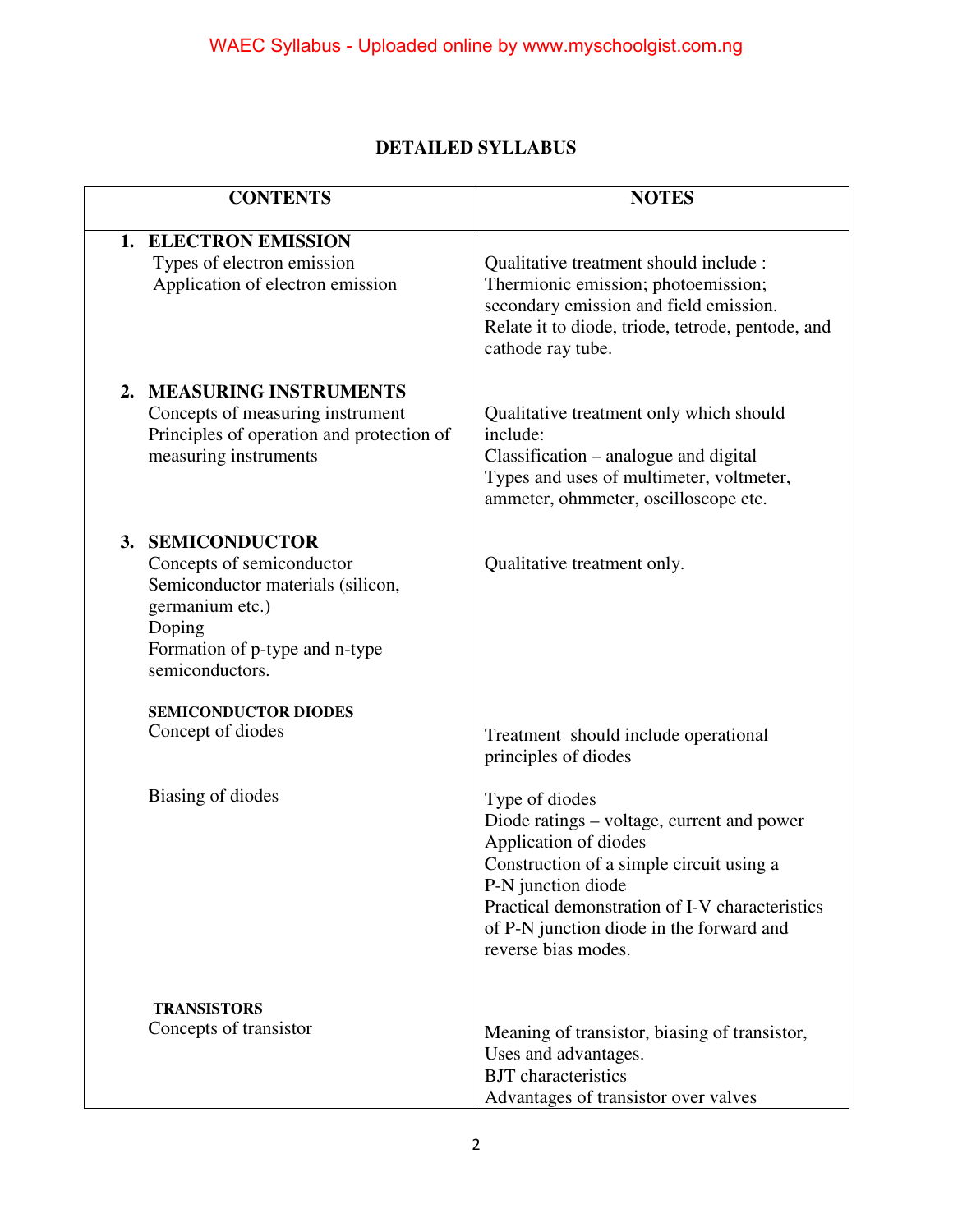|                                             | Advantages of MOSFET over BJT                  |
|---------------------------------------------|------------------------------------------------|
|                                             |                                                |
|                                             |                                                |
|                                             | Formation, function and principles of          |
|                                             | Operation.                                     |
|                                             | Transistor as a switch, inverter, an amplifier |
|                                             | Verification of BJT characteristics.           |
|                                             | Input, output and transfer characteristics     |
|                                             | Transfer configuration                         |
|                                             | Qualitative treatment only                     |
|                                             |                                                |
|                                             | - formation, functions and principles of       |
|                                             | operation                                      |
|                                             | Advantages over discrete components            |
| <b>OTHER SEMICONDUCTOR</b>                  |                                                |
| <b>DEVICES</b>                              |                                                |
| Thermistor, diac, triac and thyristor, etc. |                                                |
|                                             | Circuit symbols                                |
|                                             | Principles of operation                        |
|                                             | Applications.                                  |
|                                             |                                                |
| <b>INTEGRATED CIRCUITS</b>                  | Application of integrated circuits             |
|                                             | Explanation of RAM, ROM and EPROM              |
|                                             |                                                |
| <b>4. CIRCUIT ANALYSIS</b>                  |                                                |
|                                             |                                                |
| <b>ELECTRIC CURRENT</b>                     |                                                |
| Structure of atom                           | Qualitative treatment only                     |
| Conductors and insulators                   | Uses of conductors and insulators              |
| Direct and alternating current              |                                                |
| Sources of direct current                   | Differences between direct and alternating     |
| Sources of alternating current              | current                                        |
|                                             |                                                |
| RELATIONSHIP BETWEEN VOLTAGE,               |                                                |
| <b>CURRENT AND RESISTANCE</b>               |                                                |
| Current, voltage and resistance.            |                                                |
| Ohm's law                                   |                                                |
| Simple calculation of current, voltage and  | Construction of simple circuit to demonstrate  |
| resistance.                                 | Ohm's law                                      |
|                                             |                                                |
| <b>ELECTRIC POWER</b>                       |                                                |
| Concept of electric power                   |                                                |
| Relationship between power, current and     | Qualitative and quantitative treatments        |
| voltage.                                    |                                                |
| Other formulae for finding electrical       |                                                |
| power                                       |                                                |
| Calculation of electric power in a given    |                                                |
| circuit                                     |                                                |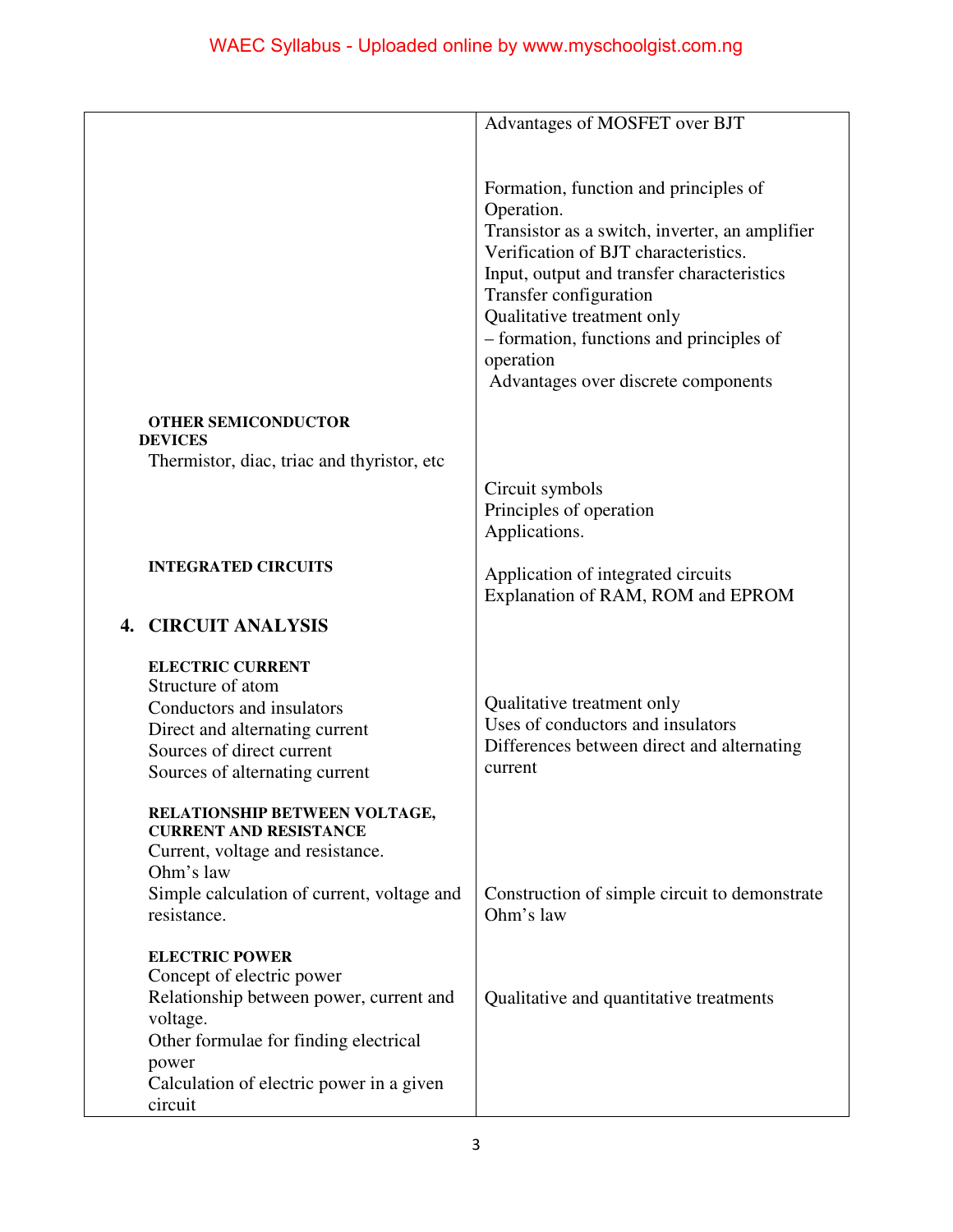| <b>CIRCUIT COMPONENTS</b><br>Types of resistors, capacitors and<br>inductors<br>Symbols, signs and unit of measurement<br>Colour coding and rating of resistors and<br>capacitors | Practical determination of the value of a fixed<br>colour code resistor                                                                                                                                                                                                                                                                                                                                                                                                                                                                                               |
|-----------------------------------------------------------------------------------------------------------------------------------------------------------------------------------|-----------------------------------------------------------------------------------------------------------------------------------------------------------------------------------------------------------------------------------------------------------------------------------------------------------------------------------------------------------------------------------------------------------------------------------------------------------------------------------------------------------------------------------------------------------------------|
| <b>ELECTRIC CIRCUIT</b><br>Electric circuit<br>Circuit boards<br>Circuit arrangement: series, parallel,<br>series-parallel<br>Calculation on circuit arrangement                  | Carry out practical wiring of different circuit<br>arrangement                                                                                                                                                                                                                                                                                                                                                                                                                                                                                                        |
| <b>ALTERNATING CURRENT</b><br><b>CIRCUITS</b><br>R-L-C circuits                                                                                                                   |                                                                                                                                                                                                                                                                                                                                                                                                                                                                                                                                                                       |
| Generator principles<br>POWER IN A.C. CIRCUITS<br>5. AMPLIFIERS<br><b>VOLTAGE AMPLIFIERS</b>                                                                                      | Qualitative and quantitative treatments should<br>include<br>Concepts of capacitive reactance,<br>inductive reactance and impedance<br><b>RL</b> and <b>RC</b> circuits<br>Calculations of capacitive reactance<br>$(X_C)$ and inductive reactance $(X_L)$<br>Resonance frequency<br>Principles of operation of an a.c. generator<br>Qualitative and quantitative treatments of<br>Power and power triangle<br>Power factor and its correction<br>Advantages and disadvantages of<br>power factor correction<br>Calculation of power factor<br>Q-factor and bandwidth |
|                                                                                                                                                                                   | Biasing methods. Treatment of the transistor as<br>single stage.<br>Common-emitter amplifier.<br>Frequency response of an amplifier<br>Advantages and disadvantages of negative<br>feedback                                                                                                                                                                                                                                                                                                                                                                           |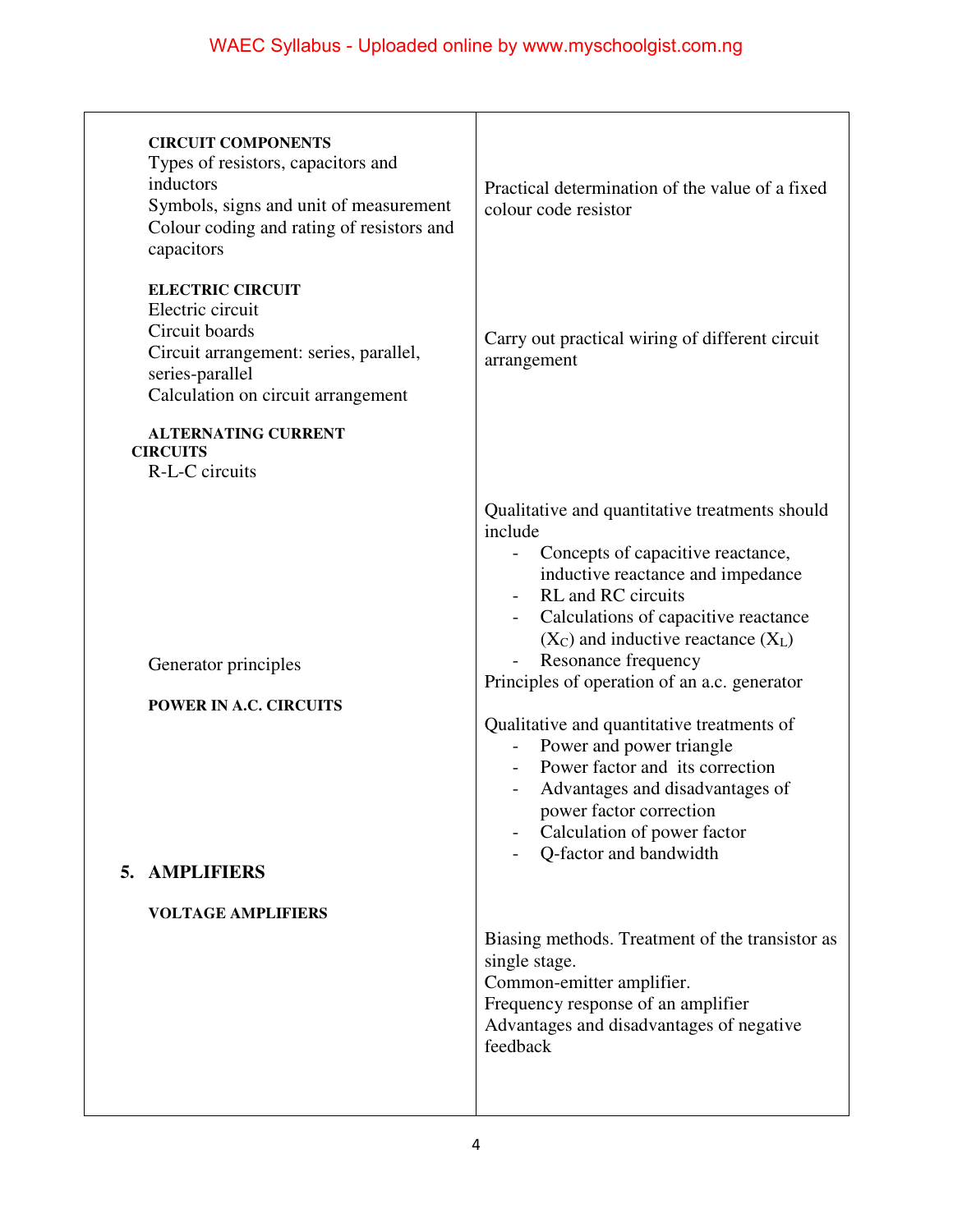# WAEC Syllabus - Uploaded online by www.myschoolgist.com.ng

|    | <b>POWER AMPLIFIERS</b>                                    | Classification: Class A, Class B, Class AB,                                                                                                                                                                                                                                                                                                                             |
|----|------------------------------------------------------------|-------------------------------------------------------------------------------------------------------------------------------------------------------------------------------------------------------------------------------------------------------------------------------------------------------------------------------------------------------------------------|
|    |                                                            | Class C, application, power gain, methods of<br>biasing and efficiency.<br>Classification of power gain.                                                                                                                                                                                                                                                                |
|    | <b>PUSH-PULL AMPLIFIERS</b>                                | Qualitative treatment including matched and<br>complementary pairs.                                                                                                                                                                                                                                                                                                     |
| 6. | <b>OPERATIONAL AMPLIFIERS</b><br><b>POWER SUPPLY</b>       | Properties of an ideal operational amplifier<br>Inverting and non-inverting operational<br>amplifiers(op-amps)<br>Types of operational amplifiers<br>Applications of op-amps<br>Simple calculations involving inverting, non-<br>inverting, summing amplifiers and voltage<br>follower                                                                                  |
|    | D.C. POWER SUPPLY UNIT                                     |                                                                                                                                                                                                                                                                                                                                                                         |
| 7. | <b>RECTIFICATION</b><br><b>OSCILLATORS, MULTIVIBRATORS</b> | Dry cells, solar cells, cadium cells,<br>accumulators<br>Batteries: Rechargeable and non-rechargeable<br>Qualitative treatment should include:<br>Rectification, regulation<br>Types of voltage regulator e.g. diac,<br>triac, thyristor, series voltage regulator,<br>transistorized electronic voltage<br>regulator<br>Functions of each block                        |
|    | <b>AND DIGITAL BASICS</b><br><b>OSCILLATORS</b>            |                                                                                                                                                                                                                                                                                                                                                                         |
|    |                                                            | Difference between positive<br>feedback(oscillator) and negative feedback<br>(amplifier)<br>Principles of an oscillator<br>Types of oscillators: Hartley, Colpitts, phase<br>shift, tuned (load and crystal) oscillators<br>Advantages of negative feedback<br>Calculations involving negative feedbacks<br>Block diagram of an oscillator<br>Application of oscillator |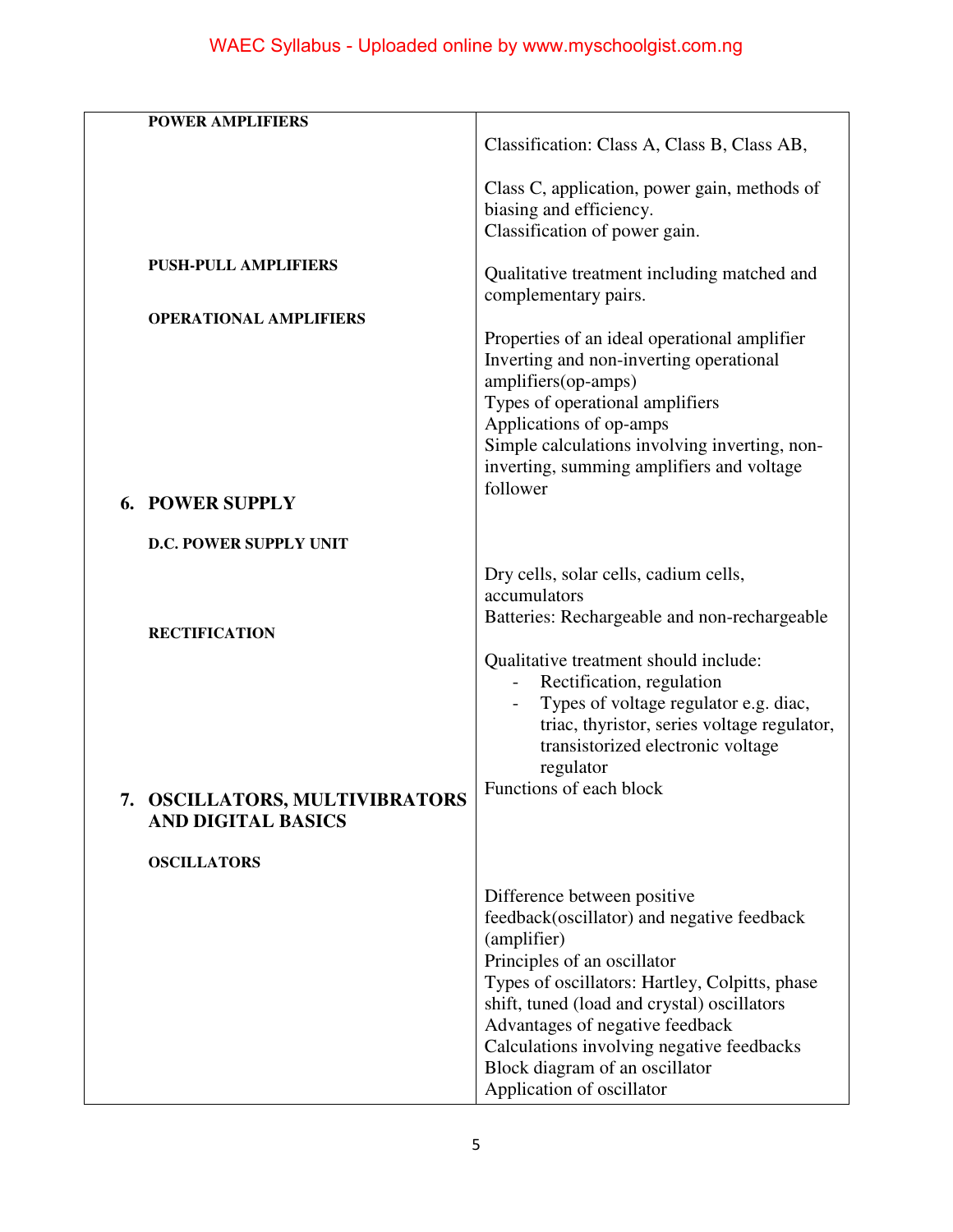| <b>MULTIVIBRATORS</b>                    |                                                 |
|------------------------------------------|-------------------------------------------------|
| (Non-sinusoidal)                         |                                                 |
| Principles of operation and applications | Types of multivibrators                         |
|                                          | (monostable, bistable and astable)              |
|                                          |                                                 |
| <b>DIGITAL BASICS</b><br>Number system   |                                                 |
|                                          | Different number system e.g. binary, octal and  |
|                                          | hexadecimal                                     |
|                                          | Simple calculation in binary number             |
|                                          | Conversion from one base to another and vice-   |
|                                          | versa                                           |
|                                          | Addition and subtraction of binary numbers      |
| Logic gates (Combinational)              |                                                 |
|                                          | Qualitative treatments of AND, OR, NOT,         |
|                                          | <b>NOR and NAND</b>                             |
|                                          | Logic gates using switching arrangements,       |
|                                          | truth table and Boolean expression              |
| 8. COMMUNICATION SYSTEMS,                |                                                 |
| <b>TRANSDUCERS AND SENSORS</b>           |                                                 |
| Electromagnetic waves.                   |                                                 |
| characteristics of radio waves           | Relationship between velocity frequency and     |
| Principles of radio waves                | wave length                                     |
|                                          | Meaning of radio communication                  |
|                                          | Modulation and demodulation                     |
|                                          | Advantages of F.M. over A.M.                    |
|                                          | Phase modulation (mention only)                 |
| Stages of radio receiver                 |                                                 |
|                                          | Types of radio receivers                        |
|                                          | Advantages of superheterodyne over direct       |
| Fault detection in radio receiver        | input receiver                                  |
|                                          | Use faulty radio and detect and repair fault    |
|                                          | Project work on construction and designing of   |
|                                          | a simple radio receiver                         |
| Transmitters and receivers               |                                                 |
|                                          | Block diagrams of A.M. and F.M. transmitters    |
|                                          | Block diagrams of A.M. and F.M.                 |
|                                          | superheterodyne radio receivers                 |
|                                          | Block diagrams of mono and colour               |
|                                          | T.V.chrome receivers                            |
|                                          | Functions of each block and direction of signal |
|                                          | flow                                            |
|                                          | Qualitative treatment of T.V. standard          |
|                                          | (NTSC, PAL, SECAM, BIG)                         |
| Methods of Communication                 |                                                 |
|                                          | Fibre optics, microwave, satellite, cellular    |
|                                          | phone, digital communication network, etc.      |
|                                          |                                                 |